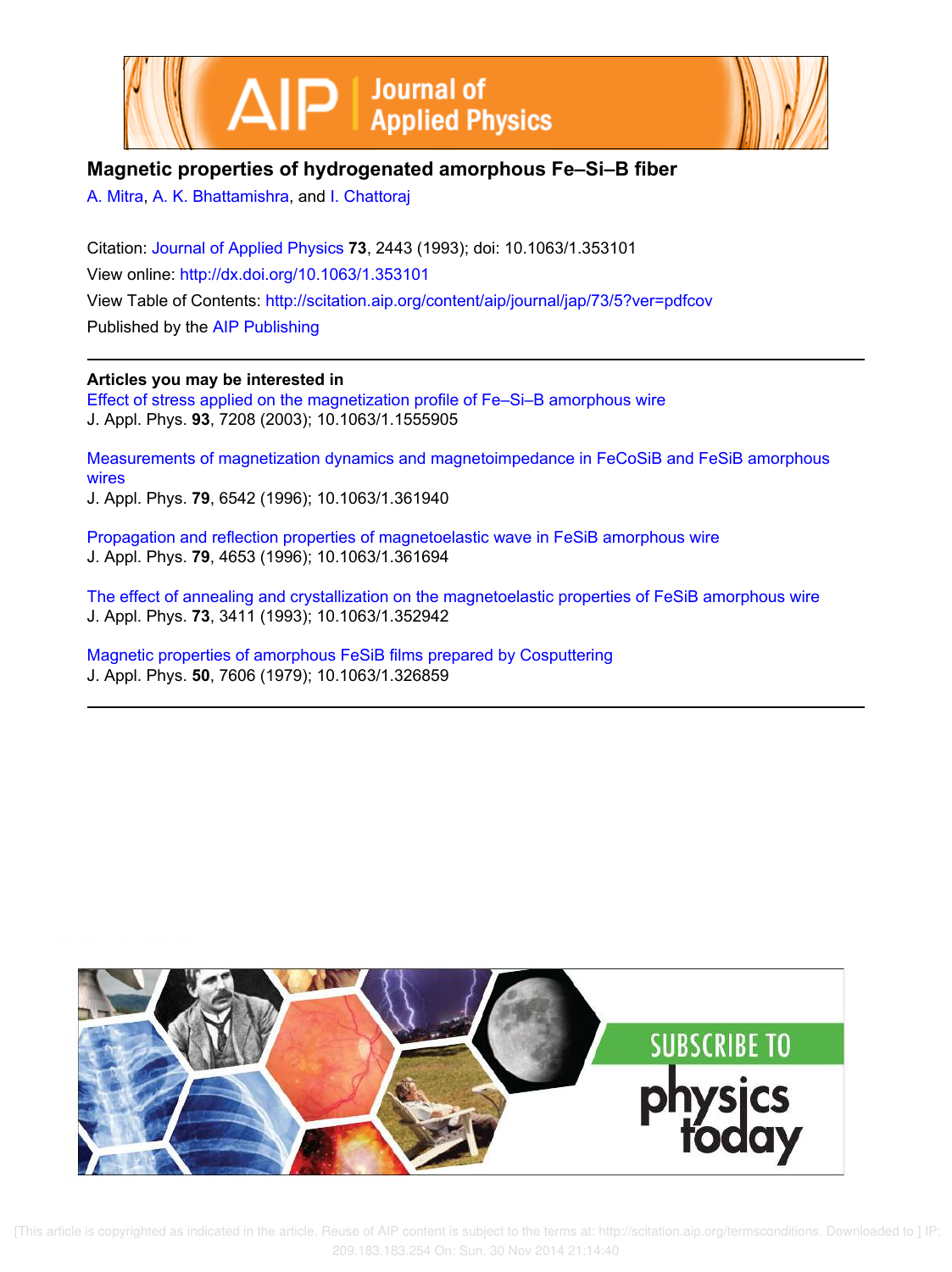# Magnetic properties of hydrogenated amorphous Fe-Si-B fiber

A. Mitra,<sup>a)</sup> A. K. Bhattamishra,<sup>b)</sup> and I. Chattoraj<sup>b)</sup> National Metallurgical Laboratory, Jamshedpur-831007, India

(Received 13 July 1992; accepted for publication 19 October 1992)

Magnetic properties of a hydrogenated amorphous Fe-Si-B fiber have been studied. Hydrogen was charged electrochemically. Saturation magnetization and the switching characteristics of the fiber have been investigated for different charging conditions. Saturation magnetization is found to decrease with the increase of charging time and charging current density. Variation of switching characteristics with the charging conditions is rather complex. Magnetic properties have also been studied during degassing of hydrogen. Hydrogen inside the specimen induces tensile stress due to volume expansion and at the same time modifies Fe-Fe exchange interaction. The magnetic behavior due to hydrogenation and during degassing have been explained by considering the dual role of hydrogen inside the fiber.

## 1. INTRODUCTION

Hydrogen absorption in metals and alloys plays an important role in modifying the electronic structure, which consequently changes the magnetic and mechanical properties of the materials.' The modification of the magnetic properties may be extended to a level of vanishing transition metal moments in some metal hydrides, whereas the appearance of ferromagnetism may also be observed in some alloys.<sup>2</sup> This drastic change in magnetic properties due to hydrogenation makes the magnetic study a suitable tool to probe the structure of hydrogenated materials.<sup>1</sup> Hydrogen can be incorporated, both into the crystalline and amorphous alloys. Unlike crystalline materials, where metal hydrides can be formed with more or less definite stoichiometric ratios, hydrogen produces an interstitial solid solution in amorphous alloys. So far, all the studies on amorphous alloys have been restricted to thin films or melt-spun ribbons. $3-5$  To the best of our knowledge there has been no study on the hydrogenation of fiber-shaped amorphous materials. The internal stress distribution in amorphous fibers are found to be different from that of the ribbon-shaped materials, as a result of which their asreceived state demonstrates different magnetic properties.<sup>6</sup> The most striking difference is in their flux reversal characteristic. Unlike usual ferromagnetic material, magnetostrictive amorphous fiber shows a large and stable Barkhausen jump when the applied field crosses a critical value.

In this work the effects of electrochemical hydrogen charging on the magnetic properties of amorphous  $Fe_{77}$ , $Si_{7.5}B_{15}$  have been studied. The magnetic properties during degassing of hydrogen have also been investigated in the present work.

### II. EXPERIMENT

Amorphous fibers having nominal composition  $Fe_{77}$ <sub>5</sub>Si<sub>7</sub><sub>5</sub>B<sub>15</sub> obtained from Unitika, Japan were used for the present study. A 10 cm length and  $125-\mu m$ -diam fiber

a)MTP Division. b) CRP Division.

was taken for each experiment. Hydrogen was charged by the standard electrolytic procedure.<sup>7</sup> The samples formed the cathode of a cell with platinum anode and  $1 \text{ N H}_2\text{SO}_4$ as the electrolyte. As it is very difficult to measure the hydrogen content in the fiber whose radial dimension is very small, hydrogen estimation was made in terms of charging current density  $(I_{ch})$  and charging time  $(t_{ch})$ . Magnetic measurements were made using a hysteresisgraph (MH-3020, Walker Scientific Instruments, USA) at a frequency of 1 Hz. Measurements were made in an open flux configuration without any demagnetization correction. The maximum applied field was 35 Oe. Saturation magnetization was determined by an approach to the saturation method.<sup>8</sup>

#### Ill. RESULTS

The low field magnetic hysteresis loops of amorphous fibers for three different charging current densities  $(I_{ch})$ , maintaining the charging time  $(t_{ch})$  constant at two hours, are shown in Fig. 1. It shows a wide variation in the switching field  $(H^*)$  and total change of magnetization  $(M^*)$  at the switching fields. The high field behavior is also shown in Fig. 2 for three different current densities (0, 5, and 40 mA/cm<sup>2</sup>). Each sample was charged for two hours. To obtain a much detailed picture of the magnetization behavior after hydrogen charging, the saturation magnetization  $(M<sub>s</sub>)$ , the switching field  $(H<sup>*</sup>)$ , and the total change of magnetization  $(M^*)$  at the switching field are plotted in Figs. 3 and 4 with different charging conditions. All the magnetic parameters are normalized with the corresponding as-received value. The results, when the charging time was varied up to 8 h, keeping the charging current density constant at  $25 \text{ mA/cm}^2$  are shown in Fig. 3, whereas the results with the variation of charging current, keeping the charging time constant at 2 h, are shown in Fig. 4. Figure 3 shows that the normalized value of total change in magnetization,  $m^*$  (= $M^*_{(charged)}/M^*_{(as\text{-received})})$ , increases with the charging time and reaches a maximum value for the specimen, subjected to two hours of charging. It remains almost constant at this constant value up to 4 h of charging and then starts decreasing. The normalized

2443 J. Appl. Phys. 73 (5), 1 March 1993 2443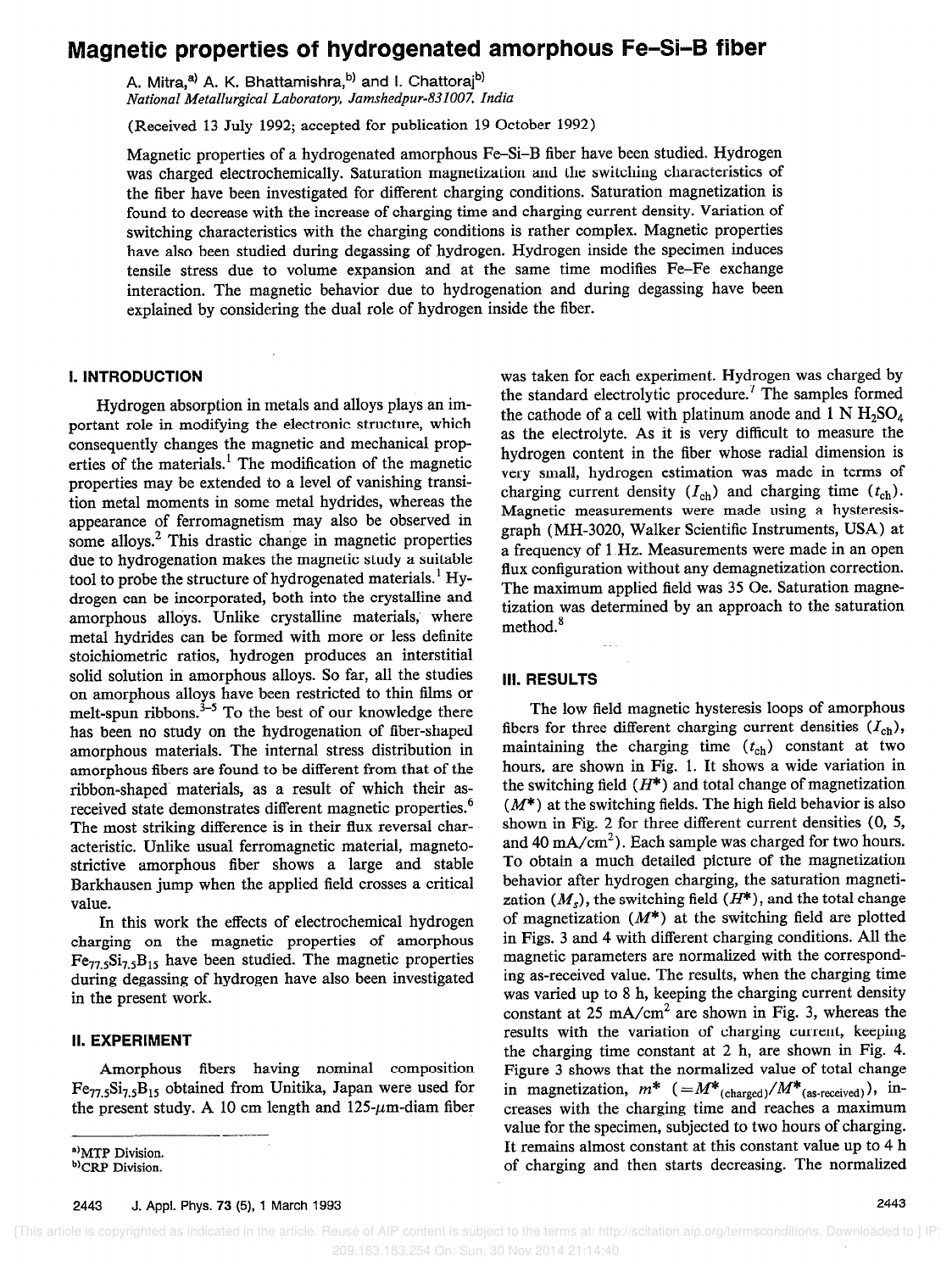

FIG. 1. Low field hysteresis loops for three different current densities:  $I_{ch}=0$  (--), 5 mA/cm<sup>2</sup> (---), 40 mA/cm<sup>2</sup> ( $\cdots$ ) for charging time  $(t_{ch}) = 2 h$ .

switching field,  $h^*$  (= $H^*_{(charged)}/H^*_{(as\text{-received})})$ , increases with the charging time and attains a constant value within 1 h of charging. Here  $h^*$  remains constant up to 4 h of charging and then suddenly increases rapidly. The normalized value of saturation magnetization,  $m_s$  ( $=M_s^{(c) \text{range}(\mathcal{U})}/\mathcal{U}$  $M_s^{\text{(as received)}}$ ), decreases with the charging time and tends to level off for higher charging times. On varying the charging current density (Fig. 4), a monotonic increase in  $m^*$  and  $h^*$  is observed, which saturated for higher charging current densities. Here  $m_s$  decreases with the charging current densities and tends toward a constant value.

Time-dependent magnetic properties of the fiber after hydrogen charging was also investigated in the present study. The fiber was precharged with a current density of  $25 \text{ mA/cm}^2$  for 24 h. Magnetic measurements were made at different times after removing the fiber from the electrolytic bath and the results are presented in Fig. 5. Here  $h^*$ increases at the beginning and then decreases below the as-received value. The initial value of  $m^*$  is more than that



FIG. 2. High field magnetization curve for three different current densities:  $I_{ch}=0$  (--), 5 mA/cm<sup>2</sup> (---), 40 mA/cm<sup>2</sup> ( $\cdots$ ) for charging time  $t_{ch}=2$  h.  $t_{ch}=2$  h. (2 h).



FIG. 3. Variation of normalized magnetic parameters  $m_i(\bullet)$ ,  $m^*(x)$ ,  $h^*(\bigcirc)$  with charging times  $(t_{ch})$  keeping charging current density constant  $(25 \text{ mA/cm}^2)$ .

of the as-received sample. It decreases below the asreceived value due to degassing and shows a minimum after degassing for  $5 \times 10^3$  min;  $m^*$  then increases slowly toward the as-received state. Saturation magnetization  $(m<sub>s</sub>)$  decreases after charging and slowly increases on degassing towards its as-received state.

#### IV. DISCUSSION

Amorphous fibers are produced by the in-water quenching technique, where the molten metal is cooled by a rapidly rotating water stream.<sup>9</sup> In this method of preparation, the outer surface solidifies first and then the inner core solidifies and shrinks. Due to this differential cooling process a unique stress distribution occurs, resulting in two



FIG. 4. Variation of normalized magnetic parameters  $m_i(\bullet)$ ,  $m^*(x)$ ,  $h^*(\bigcirc)$  with charging current densities  $(I_{ch})$  for constant charging time

#### 2444 J. Appl. Phys., Vol. 73, No. 5, 1 March 1993 Mitra, Bhattamishra, and Chattorai 2444

 [This article is copyrighted as indicated in the article. Reuse of AIP content is subject to the terms at: http://scitation.aip.org/termsconditions. Downloaded to ] IP: 209.183.183.254 On: Sun, 30 Nov 2014 21:14:40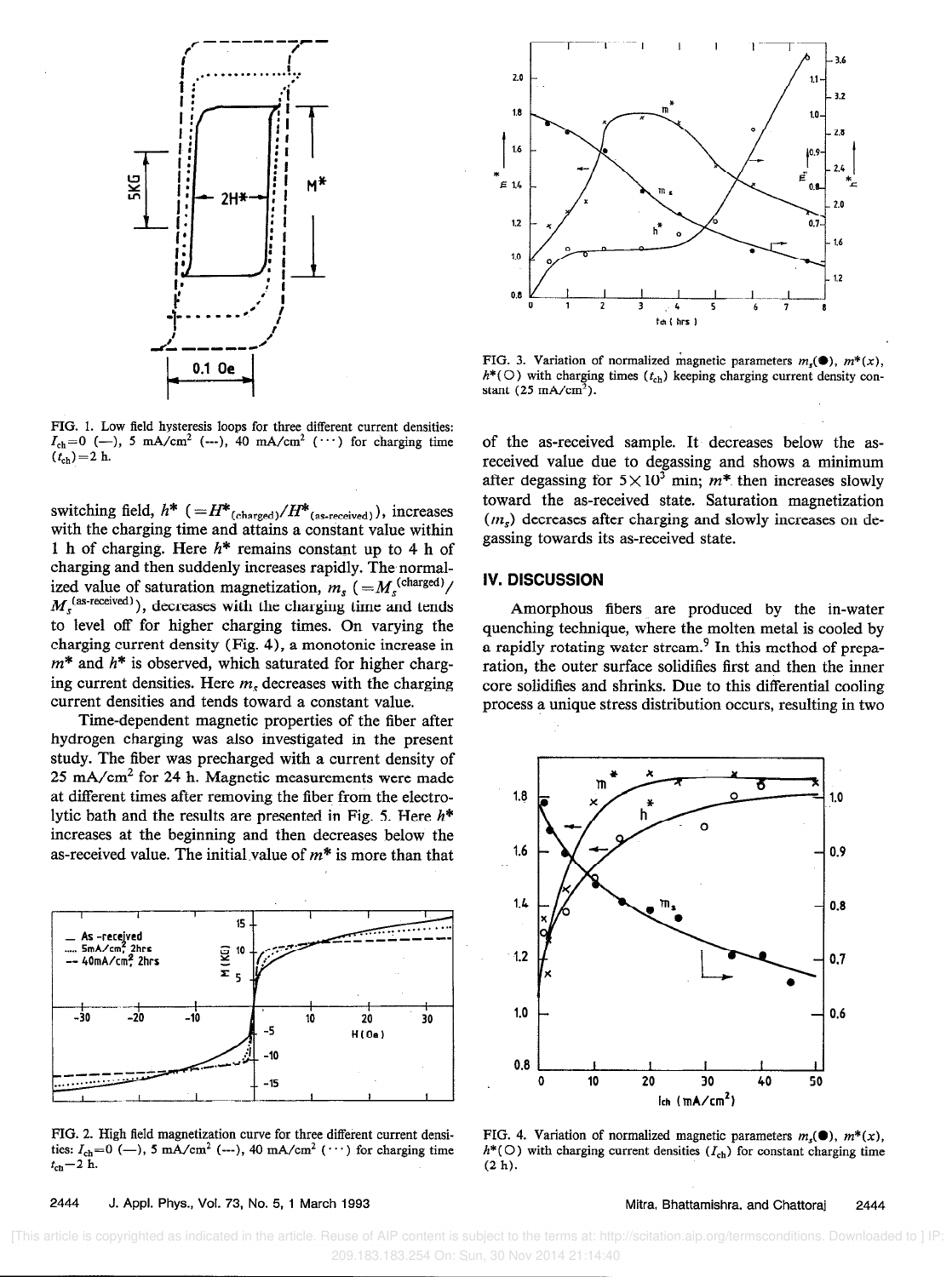

FIG. 5. Time dependence of normalized magnetic parameters  $(m<sub>s</sub>m*,h*)$  due to degassing of the precharged sample. Charging was done with  $25 \text{ mA/cm}^2$  for  $24 \text{ h}$ .

distinct anisotropy regions in the magnetostrictive fiber. In the case of positive magnetostrictive fibers like  $Fe_{77.5}Si_{7.5}B_{15}$ , the moments of the inner core, where the stresses are tensile, are oriented along the length of the fiber, resulting in an axial anisotropy region in the core. The outer shell, where the stresses are along the radial directions, produces radial anisotropy. Besides these two anisotropy regions, a zig-zag domain pattern is observed along the periphery of the fiber.<sup>10</sup> Neglecting this zig-zag domain region for simplicity, the anisotropy function,  $P(K)$ , of the fiber can be schematically represented, as shown in Fig. 6. The maximum positive and negative values correspond to the anisotropies with the moment direction parallel and perpendicular to the fiber axis, respectively. The volume of the inner core is defined by the



FIG. 6. Simplified model of the magnetoelastic anisotropy distribution function,  $P(K)$ . Positive and negative values correspond to the anisotropy axis parallel and perpendicular to the axis, respectively. Here  $\sigma_{\rm H}$  represents induced stress due to the diffusion of hydrogen.



FIG. 7. Schematic representation of the hydrogen concentration profile with (a) charging times and (b) charging current densities.

location of the transition region, where the anisotropy function changes from negative to the positive value, and this transition region depends on the magnetoelastic energy of the sample. The domain of the inner core is rigid and pinned by the outer shell. The magnetization thus flips from one state to another by the applied field only when the Zeeman energy exceeds the pinning energy and hence a large Barkhausen jump is observed at  $H^*$ . Therefore,  $H^*$  is directly proportional to the pinning energy and  $M^*$  is a good measure of the inner core volume.

According to the Fick's law, hydrogen will diffuse into the matrix during electrochemical charging and the concentration profile of hydrogen in the specimen will be determined by the charging time and charging current density. Figures 7(a) and 7(b) represent schematically the hydrogen concentration  $(C_H)$  profiles at various charging times and current densities, respectively. The diffused hydrogen occupies the interstitial sites in the amorphous alloy and causes volume expansion, which is tantamount to increase in the tensile stress. With this additional tensile stress  $(\sigma_H)$ , the anisotropy distribution will be modified, as shown schematically in Fig. 6. The initial increase of  $M^*$ with the charging time and current can be attributed to the increase of the inner core volume due to the tensile stresses exerted by hydrogen that diffuses into the specimen. The diffused hydrogen also generates extra pinning centers resulting in the increase of  $H^*$  with the charging time and current. Besides this stress effect, hydrogen also modifies the Fe-Fe exchange interaction by changing the interatomic distances. The decrease of saturation magnetization

2445 J. Appl. Phys., Vol. 73, No. 5, 1 March 1993 Mitra, Bhattamishra, and Chattoraj 2445

 [This article is copyrighted as indicated in the article. Reuse of AIP content is subject to the terms at: http://scitation.aip.org/termsconditions. Downloaded to ] IP: 209.183.183.254 On: Sun, 30 Nov 2014 21:14:40